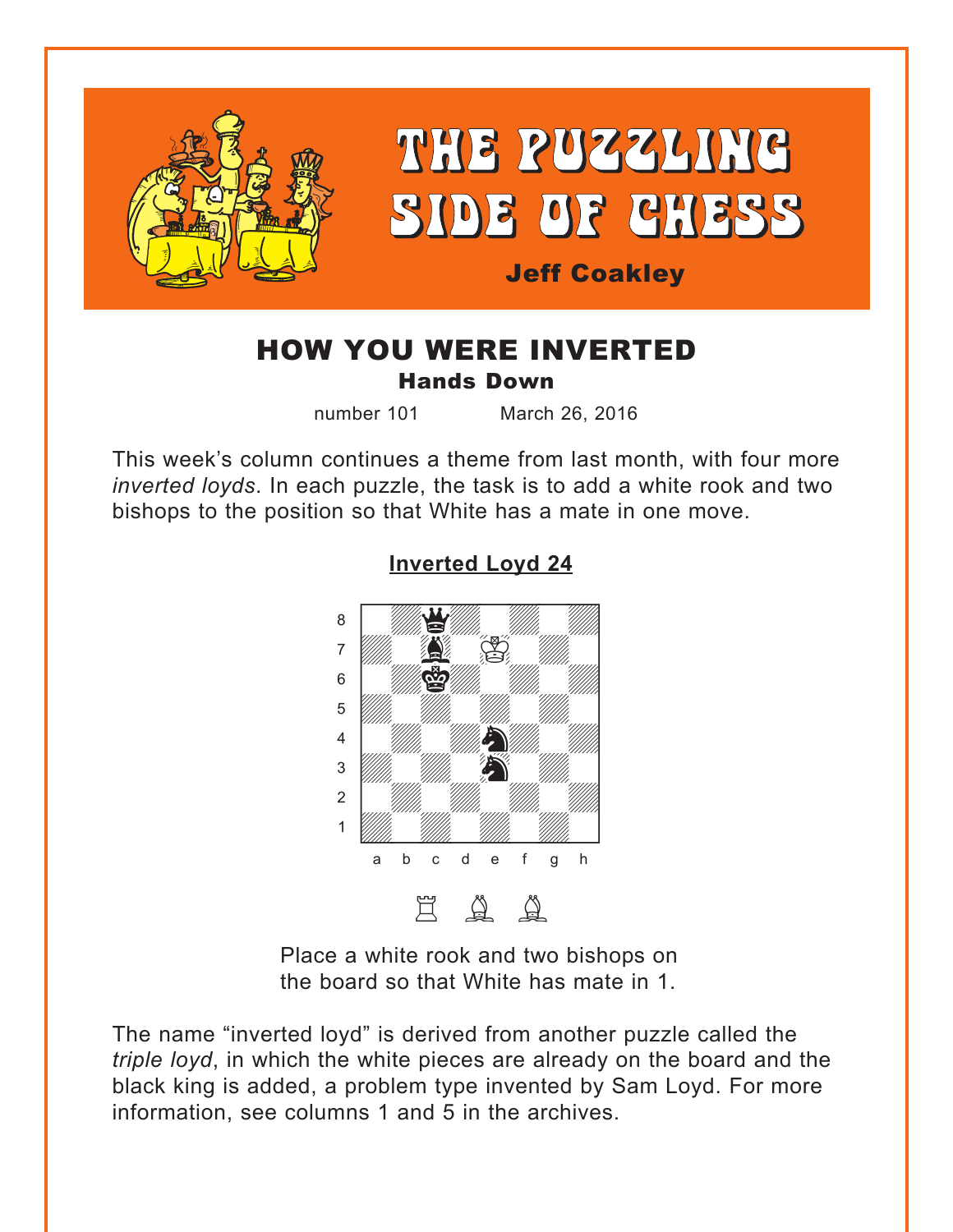<span id="page-1-0"></span>

As all experienced "loyders" know, in the position after the pieces are added, the black king may not be in check.



Place a white rook and two bishops on the board so that White has mate in 1.

## **[Inverted Loyd 25](#page-4-0)**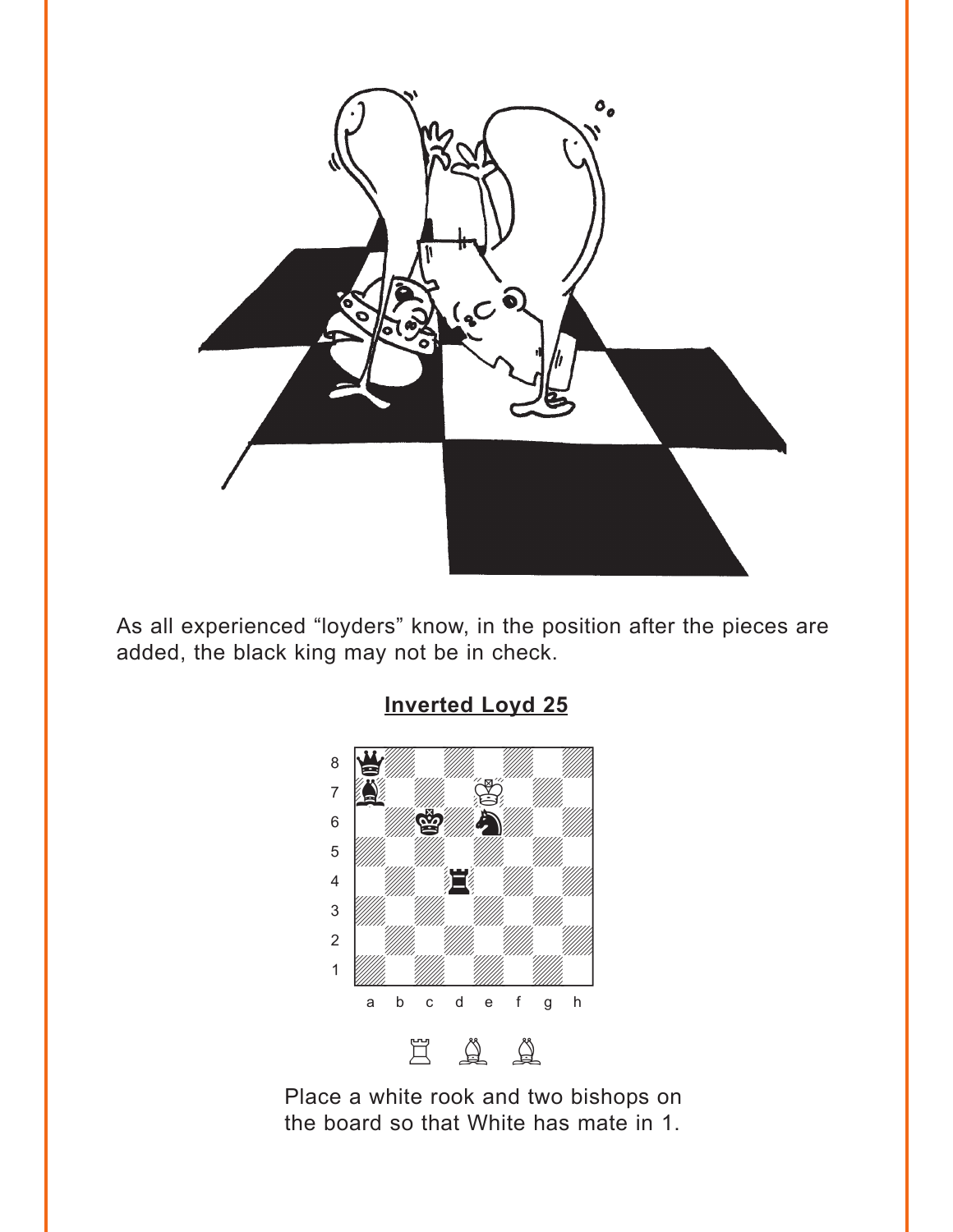<span id="page-2-0"></span>

**Inverted Loyd 26** 





Place a white rook and two bishops on the board so that White has mate in 1.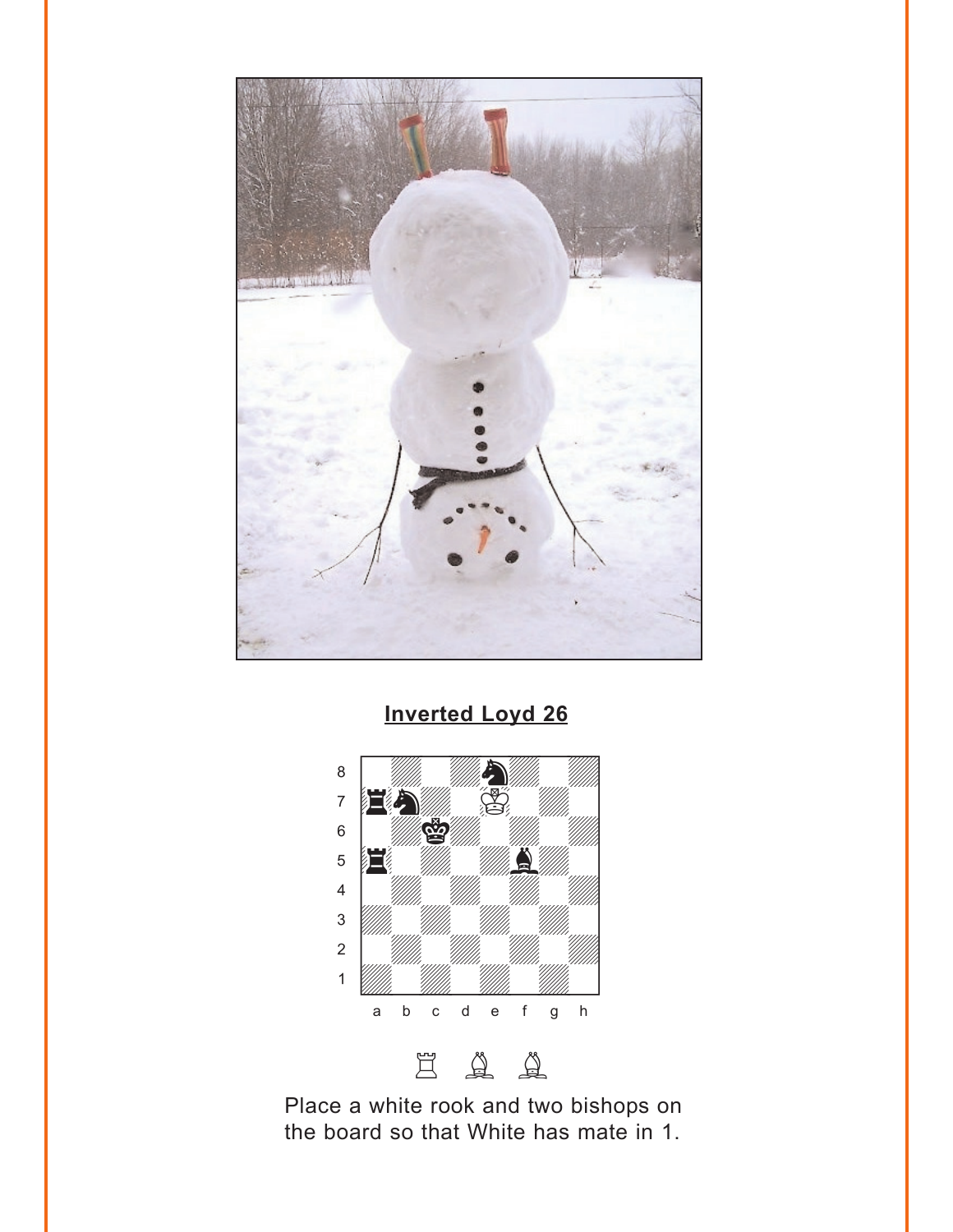<span id="page-3-0"></span>The problems in this column are not twins, but they all have the white king on e7 and the black king on c6, just like those in column 96. The whole lot are "cousins". And there are more to come in May.



**Inverted Loyd 27** 

Place a white rook and two bishops on the board so that White has mate in 1



Sitting up to catch down on some reading.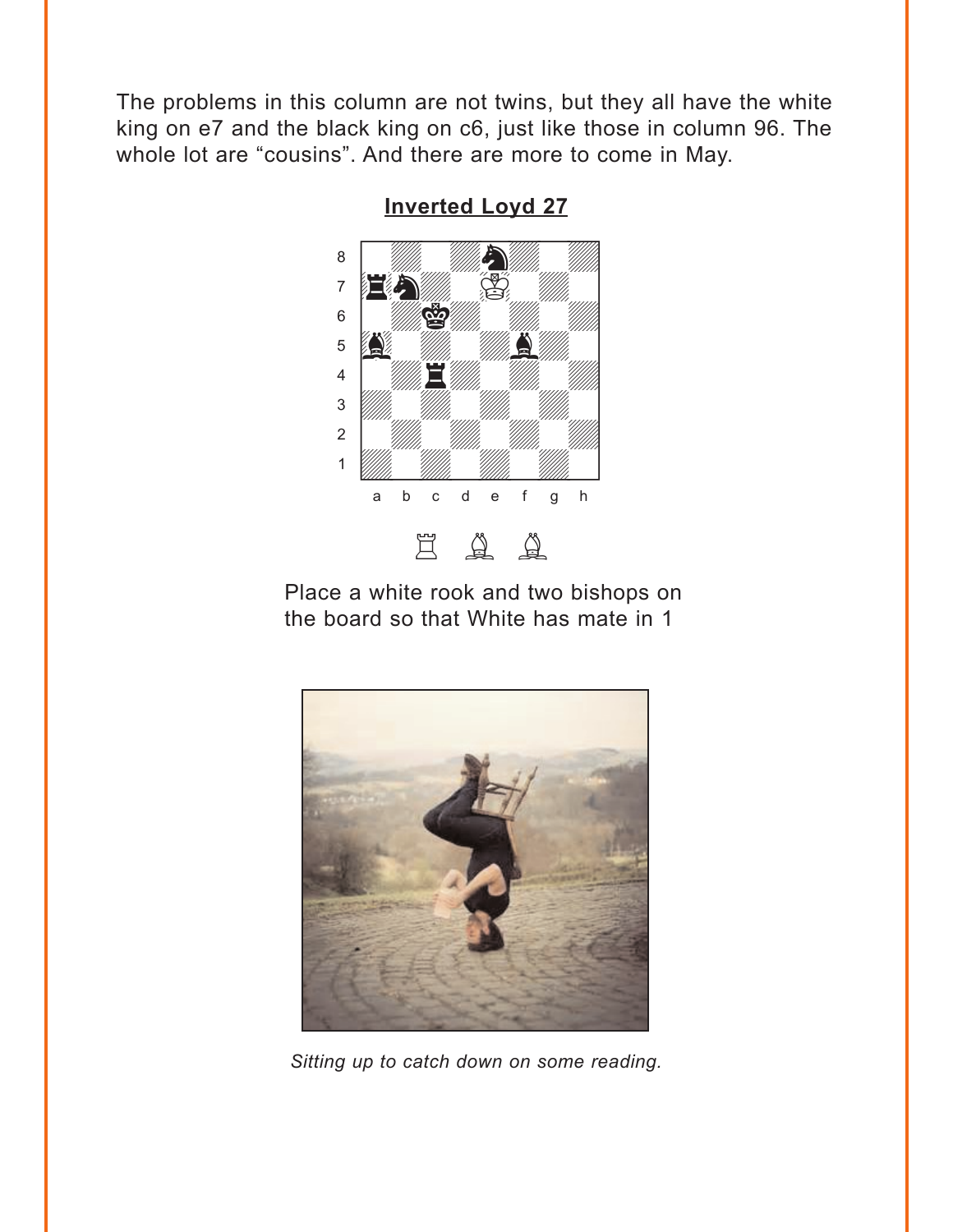# <span id="page-4-0"></span>**SOLUTIONS**

All problems by J. Coakley. *Puzzling Side of Chess* (2016).

*PDF hyperlinks*. You can advance to the solution of any puzzle by clicking on the underlined title above the diagram. To return to the puzzle, click on the title above the solution diagram.



#### **[Inverted Loyd 24](#page-0-0)**

Rb7, Ba8, Bd4 were added. 1.Rb6#

Double check and mate.

**[Inverted Loyd 25](#page-1-0)**



Rb5, Bc8, Bd6 were added. 1.Bd7#

X-ray protection for the rook from the checking bishop.